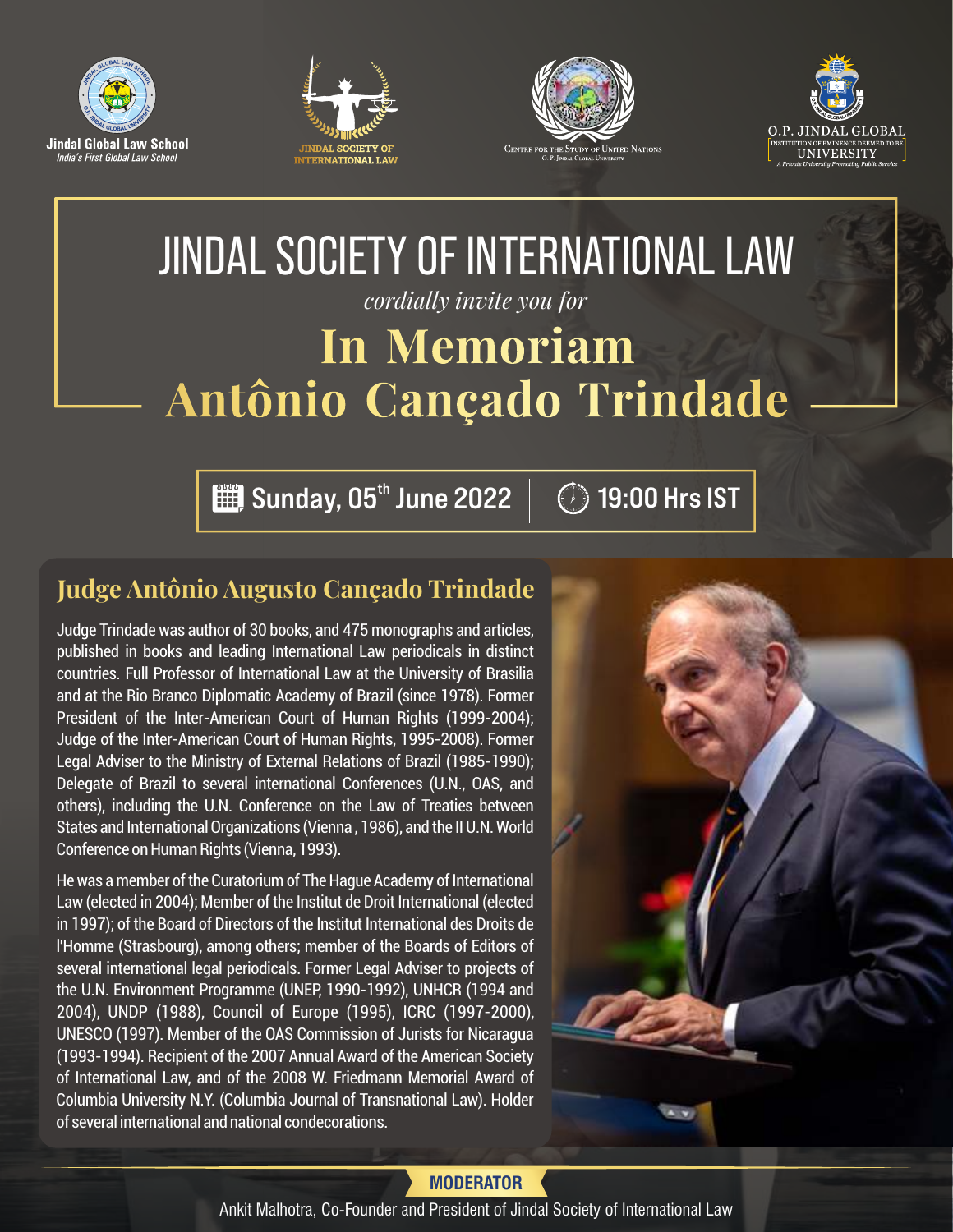## **SPEAKERS**



#### **Mónica Feria Tinta**

Mónica Feria Tinta is a British and Peruvian leading barrister (a court advocate), a specialist in public international law, at the Bar of England & Wales. She practises from Twenty Essex Chambers (London) and appears as counsel before the full range of international courts and tribunals. She also sits as arbitrator in investment arbitration cases. "The Lawyer" magazine featured her in its "Hot 100" 2020 list, as amongst "the most daring, innovative and creative lawyers" in the United Kingdom, and was shortlisted "Barrister of

the Year" by the Lawyer's Awards 2020. She has been lead counsel in ground-breaking cases before the Inter-American Court of Human Rights appearing before Judge Cançado Trindade. She obtained the first international binding decision on gender justice in the history of adjudication of the Inter-American region, initiating the feminisation of human rights law in the Americas and acted in the first international case on the rights of the child in times of war. Her litigation work led to the first international human rights court decision ordering the prosecution of a former Head of State for crimes under international law. In 2006 she was awarded the Inge Genefke International Award for her work as an international lawyer and in 2007 she became the youngest lawyer to be awarded the Gruber Justice Prize, for her contributions advancing the cause of justice as delivered through the legal system; an honour she received at a ceremony chaired by US Supreme Court Justice Ruth Bader Ginsburg in Washington DC. Monica has the distinction of being the first Latin American lawyer to be Called to and practising at the Bar of England and Wales. She is also a Partner Fellow at the Lauterpacht Centre for International Law and a visiting fellow at Jesus College, University of Cambridge. Prior to the Bar she worked for international courts including the International Court of Justice and the International Criminal Tribunal for Ex-Yugoslavia. She acted as legal adviser for a State during the Diplomatic Conference that adopted the Rome Statute; and more recently served as legal adviser (Legal Directorate) at the Foreign & Commonwealth Office, in the UK. Monica holds an LLM with merit from the London School of Economics and was trained further in international law under a UN Fellowship (ILC) in Geneva, in Strasbourg (René Cassin Institute); in Finland (Turko Academy); and in Hamburg (IFLOS, Law of the Sea). In 2000 she became the first and only Peruvian-born lawyer to be awarded the Diploma of The Hague Academy of International Law in history, under Professor Pierre-Marie Dupuy. Monica is in the Panel of Arbitrators (appointed by the UK) in the Korean-UK BIT and is Adviser to the Arbitration Centre in Kuala Lumpur (appointed by the Government of Malaysia). In 2021 she was benched at the Middle Temple.



## **Paula Wojcikiewicz Almeida**

Professor of International Law and EU Law, Getulio Vargas Foundation Law School in Rio de Janeiro (since 2008). Director of the Jean Monnet Centre of Excellence on EU-South America Global Governance, sponsored by the European Commission at the Getulio Vargas Foundation Law School. Associate Researcher at the Institute of International and European Law at the Sorbonne (IREDIES). Professor of the Post-Graduate Programs of the Getulio Vargas Foundation Law School and of the Masters in International

Relations of the Faculty of Social Sciences, Getulio Vargas Foundation in Rio de Janeiro. Qualified as 'maître des conferences' in Public Law (France, CNU). Nominated Brazilian Member of the International Law Association Committee on the Procedure of International Courts and Tribunals. Chair of the Interest Group on 'International Courts and Tribunals' of the Latin American Society of International Law (LASIL). Post-doctoral visiting scholar at the Max Planck Institute for Comparative Public Law and International Law (2014). Visiting professor at the École de droit de la Sorbonne, Université Paris 1 Panthéon-Sorbonne (2019). Visiting professor at the University of Salzburg (since 2017).



## **Aline Rivera Maldonado**

Qualified Mexican Lawyer (2004) and Technical Expert on Women's Rights, Poverty and Social Rights and International Anti-discrimination Law. She holds a Masters in Human Rights from Lyon University in France and is a PhD Candidate in International Human Rights Law at the Centre for Research and Studies on Fundamental Rights (CREDOF) at the University of Paris Nanterre (France). She has worked as a Junior Researcher at the National Autonomous University of Mexico Legal Research Institute (IIJ-UNAM), as a

Temporary Research and Teaching Assistant at the University of Paris Nanterre and as a Human Rights Consultant for International NGOs including Habitat International Coalition, WIEGO Network (Women in Informal Employment: Globalizing and Organizing) and the Centre on Housing Rights and Evictions (COHRE). She has written extensively on Social Rights, Women's Human Rights Protection against Poverty and Legal Mechanisms to combat intersectional discrimination.